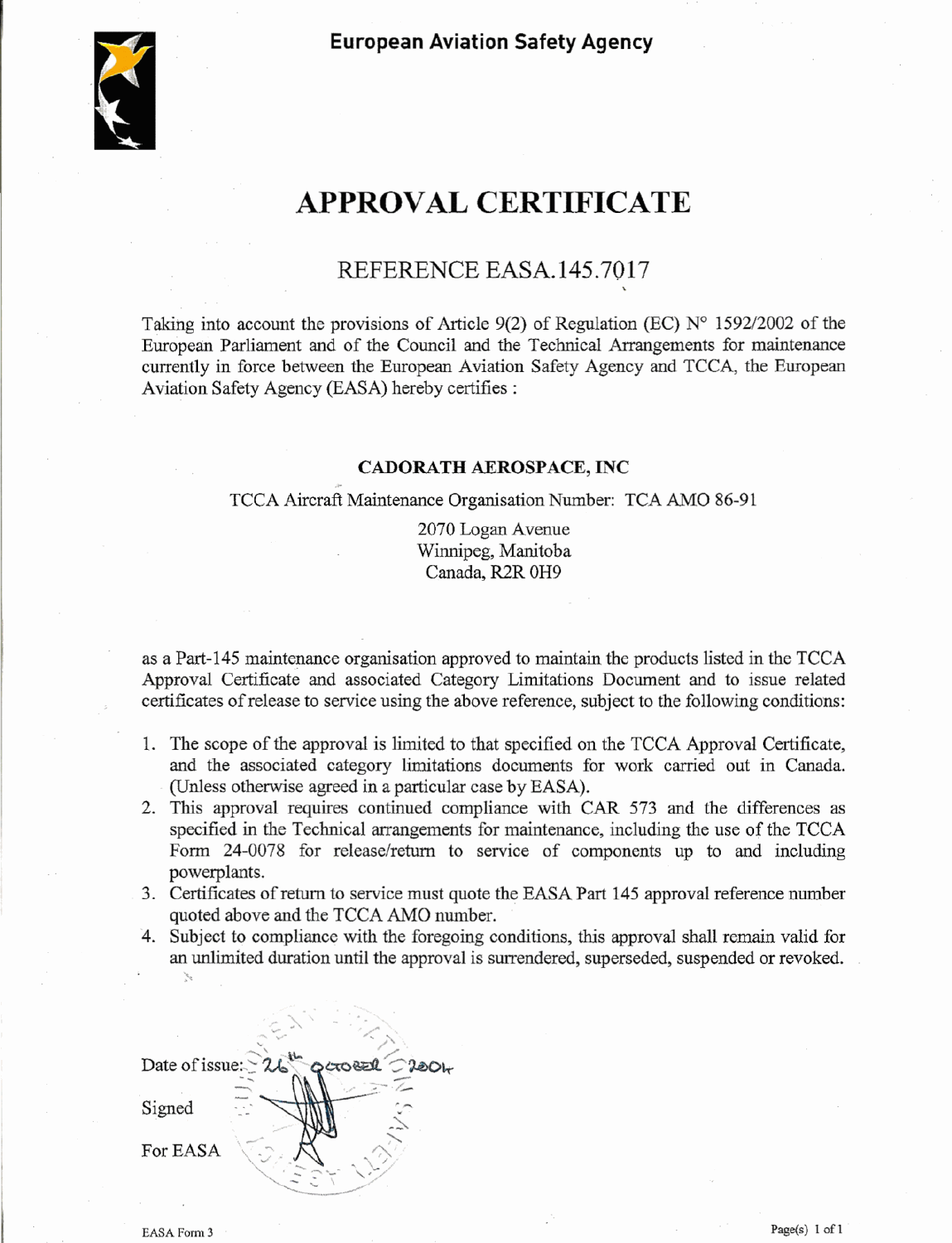

Transports Canada

Civil Aviation Prairie and Northern Region PO Box 8550, 344 Edmonton Street Winnipeg, MB R3C 0P6

Our file Notre référence Z5015-7816 RDIMS #14804616

13-Dec-2018

Cadorath Aerospace Inc. Attn: Gerry Cadorath 2070 Logan Ave Winnipeg, Manitoba R2R 0H9

#### Subject: Approval of a Maintenance Policy Manual (MPM) supplement

Dear Mr. Cadorath,

Following a review of the elements contained in the referenced MPM supplement against the requirements of the current Agreement on Civil Aviation Safety between Canada and the European Union (EU), Transport Canada hereby confirms approval of your MPM supplement. Compliance with your MPM and this supplement allows for acceptance by the European Aviation Safety Agency (EASA) of maintenance performed on EU aeronautical products under the jurisdiction of EASA. This Approval does not exceed the scope of your current TCCA CAR 573 certificate.

#### CADORATH AEROSPACE INC.

EASA Part-145 Approval Reference number: EASA.145.7017 valid until 01/02/2021

Your MPM supplement reference: Revision 3 dated 14th of September, 2018 is hereby approved by Transport Canada.

You are reminded that you will be required to submit your next application for renewal in accordance with the MAG which is available on the TCCA web site at http://www.tc.gc.ca/eng/civilaviation/standards/int-ta-menu-3674.htm

Yours truly,

For The Minister of Transport

Greg Pike Civil Aviation Safety Inspector, Airworthiness Winnipeg Operations - Maintenance Prairie & Northern Region

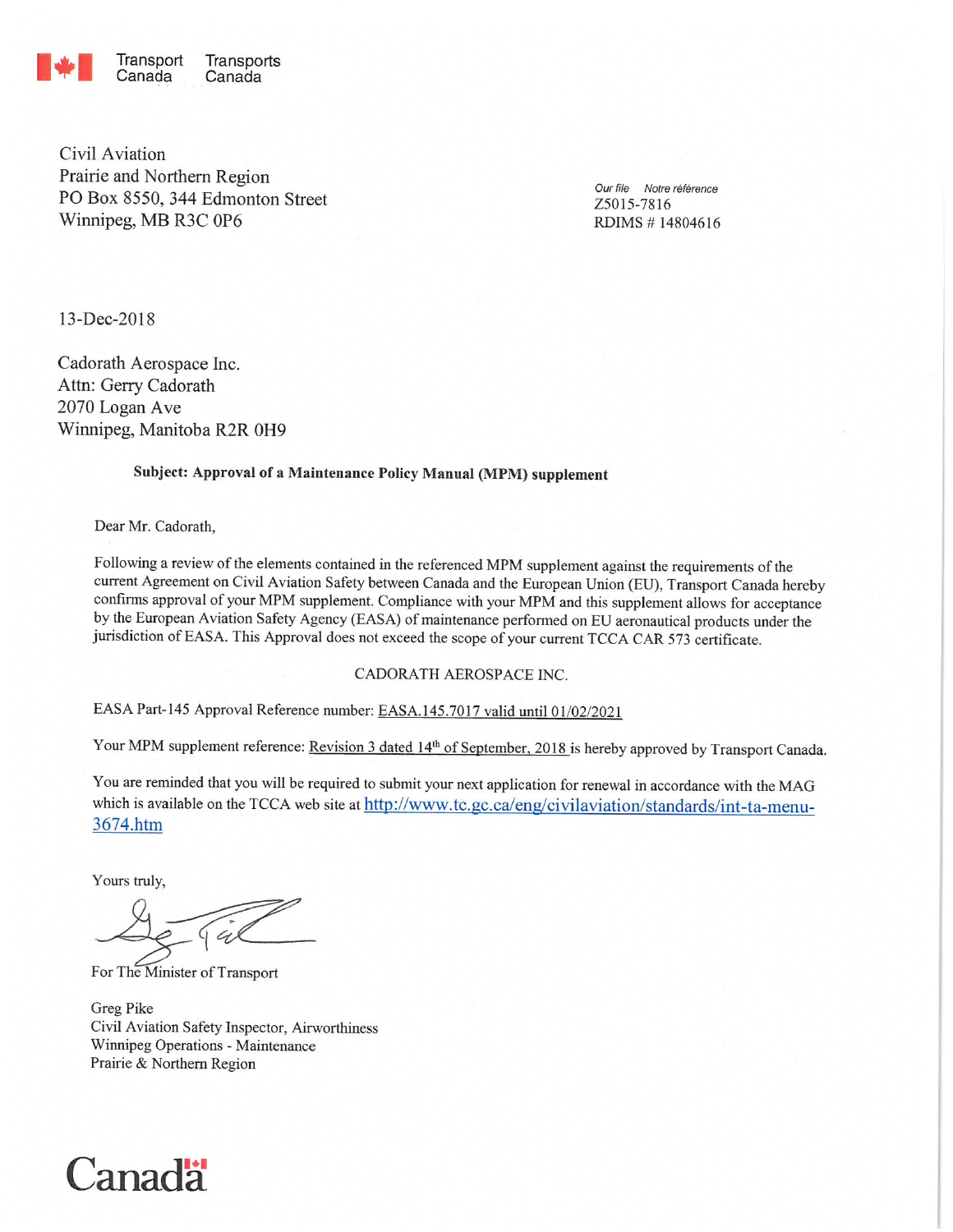

# **APPROVAL CERTIFICATE**

REFERENCE EASA.145.5980

Taking into account the provisions of Article 9(2) of Regulation(EC) 1592/2002 of the America, the European Aviation Safety Agency (EASA) hereby certifies: European Parliament and of the Council and the bilateral agreements currently in force between European Union Member States and the Government of the United States of

# **LLC. CADORATH AEROSPACE LAFAYETTE, d/b/a CADORATH AEROSPACE**

**FAA NUMBER: O4YR302Y** 114 Lafferty Drive Broussard, Louisiana 70518-3103 USA

FAA *Aix*  Agency Certificate and associated Operations Specifications and issue related conditions: as a Part-145 maintenance organisation approved to maintain the products listed in the certificates of release to service using the above reference, subject to the following

- 1. The scope of the approval is limited to that specified on the FAR Part 145 repair station Air Agency Certificate, and the associated Operations Specifications for work carried out in the USA (unless otherwise agreed in a particular case by EASA).
- specified in the Maintenance Implementation Procedures, including the use of the FAA Form 8130-3 for release/return to service of components up to and including powerplants. 2. This approval requires continued compliance with FAR Part 145 and the differences as
- 3. Certificates of return to service must quote the EASA Part-145 approval reference number quoted above and the FAR Part 145 Air Agency Certificate number.
- 4. Subject to compliance with the foregoing conditions, this approval shall remain valid for an unlimited duration until the approval is surrendered, superseded, suspended or revoked.

Date of issue 01 August 2006 Signed For EASA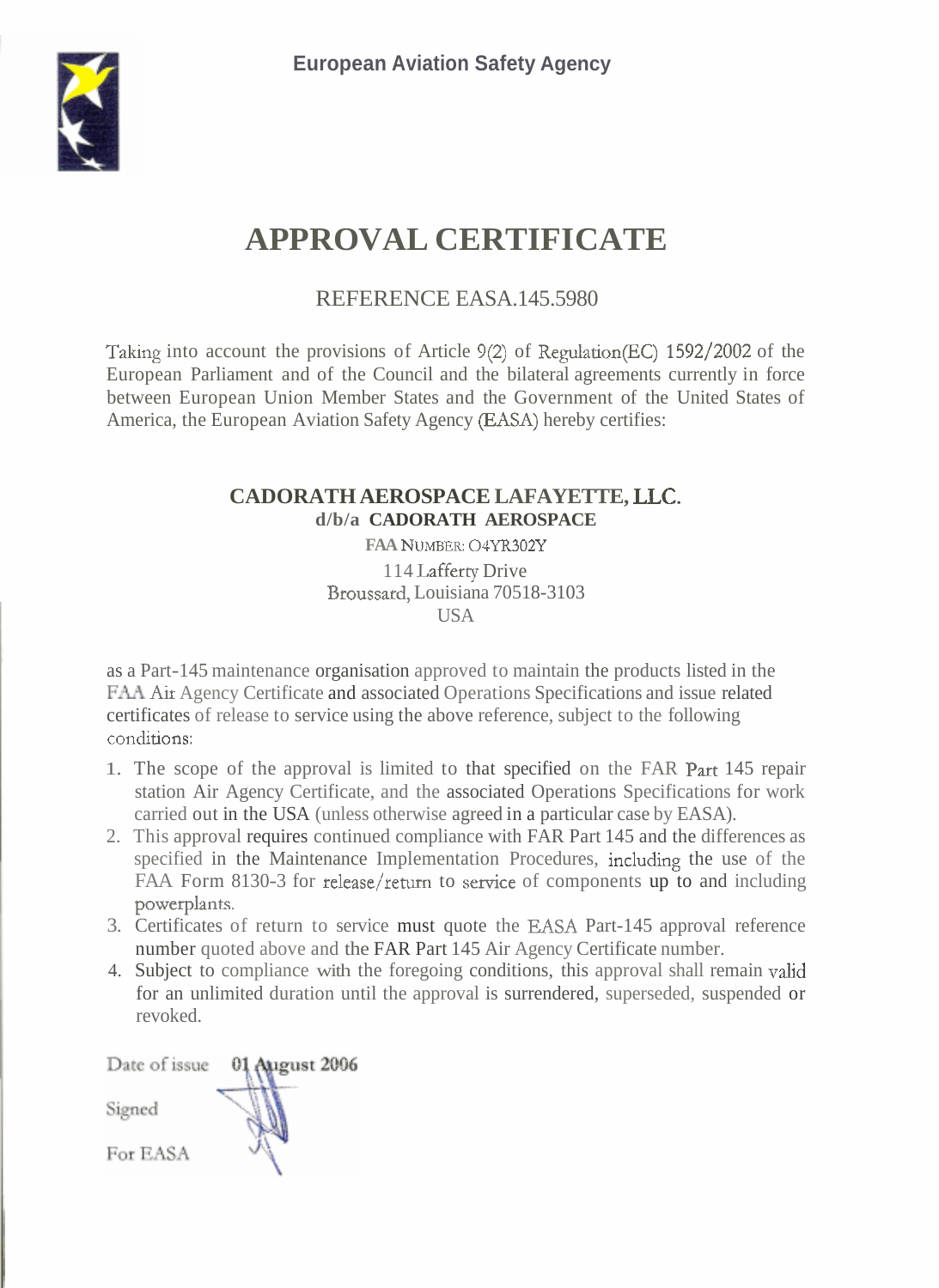

**No:**  Fax 337 837 5581 The Quality Manager **CADORATH AEROSPACE LAFAYETTE, LLC.**  d/b/a CADORATH AEROSPACE 114 Lafferty Drive Broussard, Louisiana 70518-3103 **USA** 

Cologne, 22 September 2006

Our Ref. Letter EASA D(2006)/JH/L2/EASA.145.5980/19213

#### provisions of the US **BASA/MIP** agreement **Subject: Initial issue of EASA Part-145 approval in accordance with the**

Dear Sir/Madam,

Under the terms of the current Bilateral Aviation Safety Agreement (BASA) and associated Maintenance Implementation Procedures (MIP) the European Aviation Safety Agency hereby encloses the Part-145 approval certificate for:

#### **CADORATH AEROSPACE LAFAYETTE, LLC.**

d/b/a CADORATH AEROSPACE

EASA Part-145 Approval certificate reference number:

#### EASA.145.5980

(MIP-G) please refer to the EASA web site www.easa.europa.eu. The document can be Please review the conditions as specified on the attached approval certificate and note that this certificate has an unlimited duration. To review the associated Guidance Material found under Organisations Approvals Part-145.

package in accordance with the MIP-G available on our web site at www.easa.europa.eu. You are reminded that you will be required to submit your continuation paperwork

Yours Vaithfully,

Julian Hall Continuing Airworthiness Manager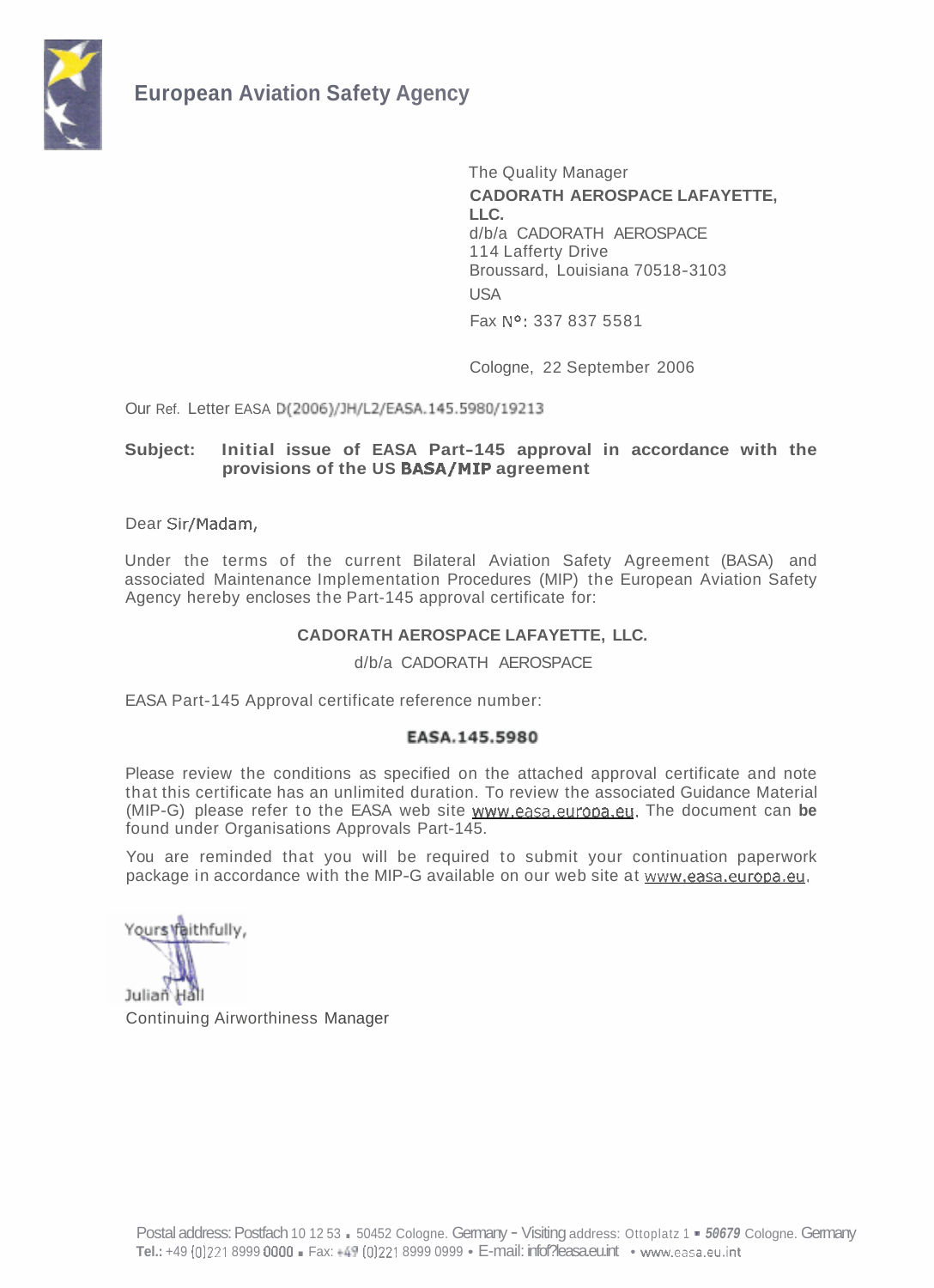# REFERENCE ONLY UNCONTROLLED



Lorenzo Pellegrini Maintenance Organisation Oversight Section Manager Flight Standards Directorate

Ares (2020)3424037 LPE/ape/FS.1 Cologne,24,07 ,2020 The Quality Manager Cadorath Aerospace Lafayette, LLC. d/b/a Cadorath Aerospace 210 Stanton Street Broussard, Louisiana 70518 United States of America

Subject: Reference: Attachment Renewal of EASA Part-145 approval L6/Rev 1/EASA.145.5980/FAA.O4YR302Y EASA Part-145 approval certificate

Dear Sir or Madam,

Following a positive recommendation from the FAA the European Union Aviation Safety Agency hereby confirms the renewed validity of your EASA Part-145 approval until 01 August 2022, subject to continued compliance with FAR 145 and the EASA special conditions in accordance with the Agreement between the United States of America and the European Community on Cooperation in the Regulation of Civil Aviation Safety and the Maintenance Annex Guidance (MAG):

#### Cadorath Aerospace Lafayette, LLC.

#### d/b/a Cadorath Aerospace

EASA Part-L45 Approval certificate reference number:

#### EASA.145.5980

You are reminded that you will be required to submit your next renewal paperwork package in accordance with the MAG which is available on our web site at www.easa.europa.eu.

Yours faithfully,

Lorenzo Pellegrini

This is a computer generated document valid without a signature



Postal address: Postfach 10 12 53 50452 Cologne, Germany Visiting address: Konrad-Adenauer.Ufer 3 50658 Cologne, Germany

Tel.: +49 221. 89990 6093 E-mall: foreign145@easa.europa.eu Web: www.easa.europa,eu n agency of the European Union **ISO 9001 CERT AN ACCERT** OCTOBER COLORED PAGE 1012 CERTIFLED Page 1 of 2 Page 1 of 2